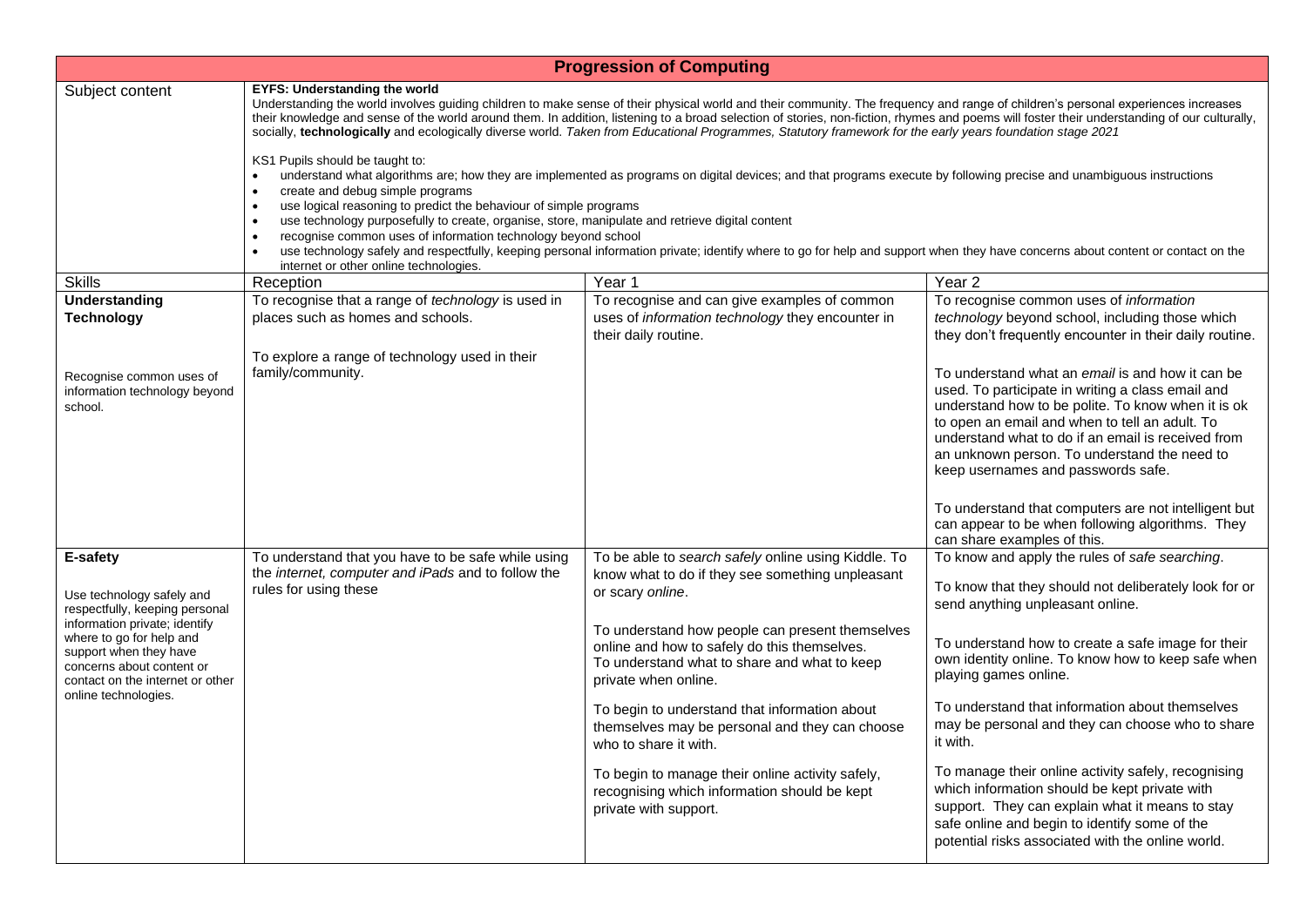|                                                                                                                       |                                                                                                                                                      | To begin to communicate safely and respectfully<br>using a digital device, making links to their<br>behaviour in the physical world.<br>To start to develop strategies for managing<br>concerns about online content or contact; seeking<br>help and support when needed. | To communicate safely and respectfully using a<br>range of digital devices, making links to their<br>behaviour in the physical world.<br>To develop strategies for managing concerns about<br>online content or contact; seeking help and support<br>when needed. |
|-----------------------------------------------------------------------------------------------------------------------|------------------------------------------------------------------------------------------------------------------------------------------------------|---------------------------------------------------------------------------------------------------------------------------------------------------------------------------------------------------------------------------------------------------------------------------|-------------------------------------------------------------------------------------------------------------------------------------------------------------------------------------------------------------------------------------------------------------------|
| Programming<br>Understand what algorithms                                                                             | To understand that you can press buttons to make<br>something work and it will do the same thing every<br>time because it understands a very special | To understand that programs execute by following<br>precise and unambiguous instructions.                                                                                                                                                                                 | To use logical reasoning to predict and explain the<br>behaviour of simple programs.                                                                                                                                                                              |
| are; how they are implemented<br>as programs on digital<br>devices; and that programs<br>execute by following precise | computer language.                                                                                                                                   | To use logical reasoning to predict the behaviour of<br>simple programs.                                                                                                                                                                                                  | To understand that algorithms are implemented as<br>programs on digital devices.                                                                                                                                                                                  |
| and unambiguous instructions<br>Create and debug simple<br>programs Use logical                                       |                                                                                                                                                      | To create, debug and implement instruction (simple<br>algorithms) as programs on a range of digital<br>devices.                                                                                                                                                           | To create and debug programs to achieve specific<br>goals.                                                                                                                                                                                                        |
| reasoning to predict the<br>behaviour of simple programs.                                                             |                                                                                                                                                      | To understand that digital devices follow precise<br>and unambiguous instructions (algorithms).                                                                                                                                                                           | To use the principles of logical reasoning to plan<br>and predict the behaviour of simple programs.                                                                                                                                                               |
|                                                                                                                       |                                                                                                                                                      | To understand that digital devices simulate real<br>situations.                                                                                                                                                                                                           | To solve real and imaginary problems on and off<br>screen.                                                                                                                                                                                                        |
| <b>Digital Literacy</b>                                                                                               | To use ICT hardware to interact with age                                                                                                             | Data handling                                                                                                                                                                                                                                                             | Data handling                                                                                                                                                                                                                                                     |
|                                                                                                                       | appropriate computer software.                                                                                                                       | To begin to interpret and construct simple                                                                                                                                                                                                                                | To interpret and construct simple pictograms, tally                                                                                                                                                                                                               |
| Use technology purposefully to                                                                                        |                                                                                                                                                      | pictograms, tally charts, block diagrams and simple                                                                                                                                                                                                                       | charts, block diagrams and simple tables.                                                                                                                                                                                                                         |
| create, organise, store,<br>manipulate and retrieve digital                                                           | To complete a simple program on a computer, e.g.<br>simple city, iPad Apps.                                                                          | tables prepared by the teacher.                                                                                                                                                                                                                                           | To ask and answer simple questions by counting                                                                                                                                                                                                                    |
| content                                                                                                               |                                                                                                                                                      | To ask and answer simple questions by counting                                                                                                                                                                                                                            | the number of objects in each category and sorting                                                                                                                                                                                                                |
|                                                                                                                       | Presentation                                                                                                                                         | the number of objects in each category and sorting                                                                                                                                                                                                                        | the categories by quantity.                                                                                                                                                                                                                                       |
|                                                                                                                       | To begin to use a simple program (e.g. 2paint) or<br>app to present their ideas in drawing.                                                          | the categories by quantity.                                                                                                                                                                                                                                               | To ask and answer questions about totalling and                                                                                                                                                                                                                   |
|                                                                                                                       |                                                                                                                                                      | To ask and answer questions about totalling and                                                                                                                                                                                                                           | comparing categorical data.                                                                                                                                                                                                                                       |
|                                                                                                                       |                                                                                                                                                      | comparing categorical data.                                                                                                                                                                                                                                               |                                                                                                                                                                                                                                                                   |
|                                                                                                                       | <b>Communication</b><br>To know what to do if something they receive                                                                                 |                                                                                                                                                                                                                                                                           | <b>Presentation</b>                                                                                                                                                                                                                                               |
|                                                                                                                       | upsets them.                                                                                                                                         | <b>Presentation</b>                                                                                                                                                                                                                                                       | To use 2Publish to combine different media (such                                                                                                                                                                                                                  |
|                                                                                                                       |                                                                                                                                                      | To begin to use 2Publish to combine different media                                                                                                                                                                                                                       | as text and images) to present what they have                                                                                                                                                                                                                     |
|                                                                                                                       |                                                                                                                                                      | (such as text and images) to present what they have                                                                                                                                                                                                                       | learned and share their ideas with others.                                                                                                                                                                                                                        |
|                                                                                                                       |                                                                                                                                                      | learned and share their ideas with others, with the                                                                                                                                                                                                                       |                                                                                                                                                                                                                                                                   |
|                                                                                                                       |                                                                                                                                                      | support of an adult.                                                                                                                                                                                                                                                      | <b>Communication</b>                                                                                                                                                                                                                                              |
|                                                                                                                       | Audio                                                                                                                                                |                                                                                                                                                                                                                                                                           | To send simple messages to others in their class /                                                                                                                                                                                                                |
|                                                                                                                       | To begin to make their own recordings using digital                                                                                                  | Communication                                                                                                                                                                                                                                                             | year group through a monitored messaging tool                                                                                                                                                                                                                     |
|                                                                                                                       | devices (microphones, tablets, talking postcards                                                                                                     | To actively participate when the teacher models                                                                                                                                                                                                                           | (e.g. email).                                                                                                                                                                                                                                                     |
|                                                                                                                       | etc.) with support.                                                                                                                                  | sending simple messages though a monitored                                                                                                                                                                                                                                |                                                                                                                                                                                                                                                                   |
|                                                                                                                       |                                                                                                                                                      | messaging tool (e.g. Email).                                                                                                                                                                                                                                              | To begin to use messaging tools to ask questions                                                                                                                                                                                                                  |
|                                                                                                                       | Digital art                                                                                                                                          | To know what to do if something they receive<br>upsets them.                                                                                                                                                                                                              | more purposefully, making sure messages are clear                                                                                                                                                                                                                 |